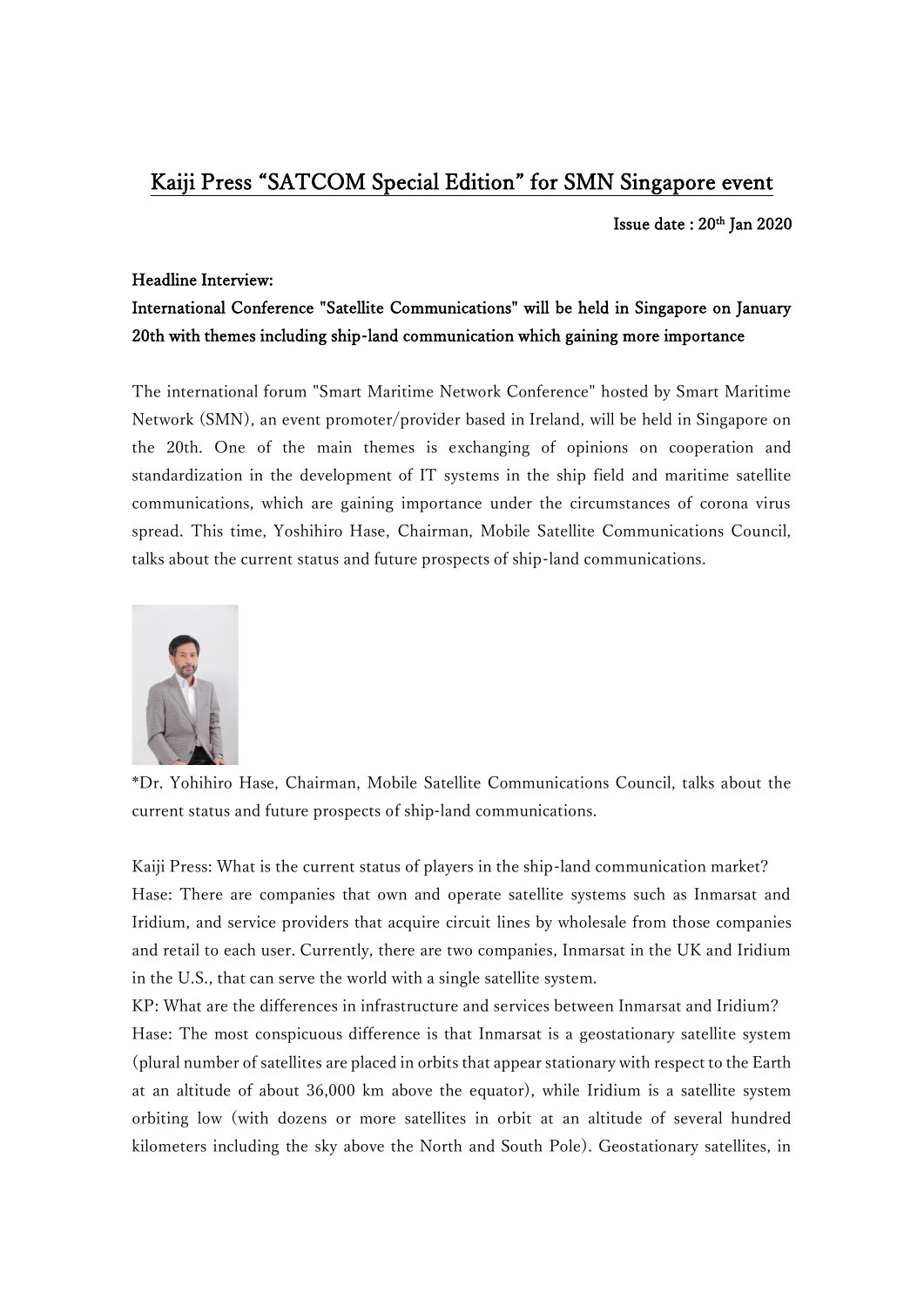other words, always access the same satellite over the Pacific Ocean, for example, but orbiting satellites require switching of communication partner satellites every few minutes to tens of minutes, which requires complicated line control for the system.

It is generally said that geostationary satellite systems have large communication time lags while small orbiting satellites have small lags, but at present, Iridium concentrates all of its communications on one access station in the U.S., and requires a process of multiple intersatellite relays. Since taking such procedures, the length of time lag is not much different from that of geostationary satellites in the near waters of Japan, though depending on the location of the ship.

Both systems used to be a service in the 1.6/1.5GHz band called the L band, but from March 2016, Inmarsat has been providing services in the very high frequency band of the 30/20GHz band called the Ka band (FX and GX service) has started. As a result, the communication speed has dramatically improved compared the conventional hundreds of kbps to several Mbps or more at once, and the service is now the mainstay. Iridium has only the same L band as before, but the satellites have been completely replaced with new ones, and the maximum communication speed has also been enhanced to about 1 Mbps.

KP: Tell us about the recent trends of services provided by satellite operators.

Hase: Inmarsat offers new FX service (named for ships that integrates new service in the frequency of Ka band and FB service in conventional L band, GX service for Ka band alone is also provided for aircraft and land stations). It is the main service of it and is completely replacing the conventional FB service. As a result, an environment close to broadband on land is being put in place for ships.

Iridium has replaced all of superannuated satellites that have reached their life limit with new satellites called Iridium NEXT. In addition, in terms of satellite communication, it entered the GMDSS service, which was only available to Inmarsat in the past.

KP: What services are expected to emerge in the future for the entire ship-land communication including collaboration with other industries?

Hase: Services that surely provide a broadband environment comparable to that on land (high-speed Internet services) are expected to become mainstream. Thereby, it is expected that the environment for automatic and autonomous operation of ships will be progressed.

KP: How far is the introduction of maritime broadband communications advanced such as Fleet Express?

Hase: There are about 10,000 vessels worldwide receiving FX service since Inmarsat started to introduce it in 2016, and it is expected that it will continue to spread steadily in the future. KP: How do you view the future ship-land communication market, including aspects of autonomous navigation technology and welfare demand for seafarers?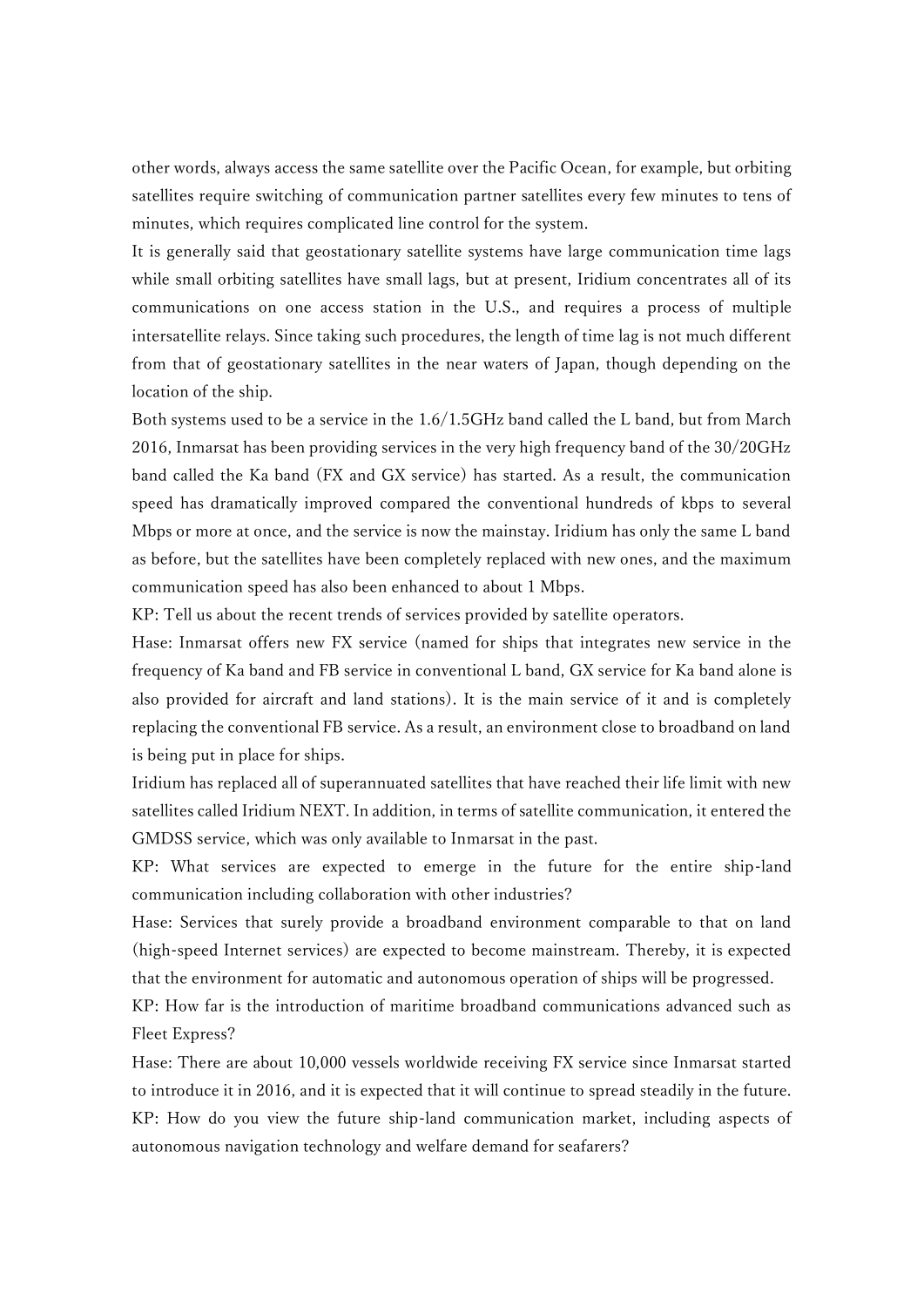Hase: In order to operate autonomous or automated vessels, it is essential for ships to have an environment of seamless broadband connection similar to that on land. These navigational technologies and satellite communications are like a chicken-and-egg relationship. It is unknown which comes first, but autonomous navigation and automated operation are the sources of great demand for satellite communication, and broadband communication environment is an absolute prerequisite for autonomous navigation and automated operation. In order for the Japanese shipping industry to lead the world in autonomous navigation and automated operations, I think it is necessary for the industry as a whole to be more interested in satellite communications and both industries to closely work together. Meanwhile, it is expected that the welfare demand of seafarers will be satisfied if the broadband communication environment is enhanced.

KP: What is the current status and future outlook for the satellite communications business? Hase: To begin with, satellite communication is a business with very high risks. Construction or renewal of satellite systems requires intensive investment that is many times higher annual sales of satellite operators. Moreover, in land applications, it will compete with the spreading out of optical fiber networks. There are already some cases where the risks in the competitive environment have become apparent. However, since the communication environment for ships and aircraft in service on international routes has to rely on satellite communications, conducting business in that field is expected to remain firm. There is concern about growth in demand for aircraft due to the impact of COVID-19, but for vessels, on the other hand, expectations for automated navigation and autonomous operations may be increased. We are hoping to see steady business growth in satellite communications for ships.

KP: From what perspective should satellite communication providers and customers work toward further improvement of ship-land communication?

Hase: Perspective from outside for the shipping industry, there seems an ambience in the shipping industry today that satellite communications are merely a tool for existing services. Considering the popularization and sophistication of automated navigation and autonomous operation, the shipping industry and the satellite communication industry may fall behind in the future unless they cooperate more to cope with system development and business growth. Maybe this is an extreme proposal, but it may be possible that the Japanese shipping industry will jointly build its own dedicated satellite system to lead the world's automated or autonomous shipping businesses. I think that it would be feasible in terms of business if we could outsource the specialty tasks such as launch and operation of satellites to the specialized parties, then building a system specialized for automated navigation and autonomous operation.